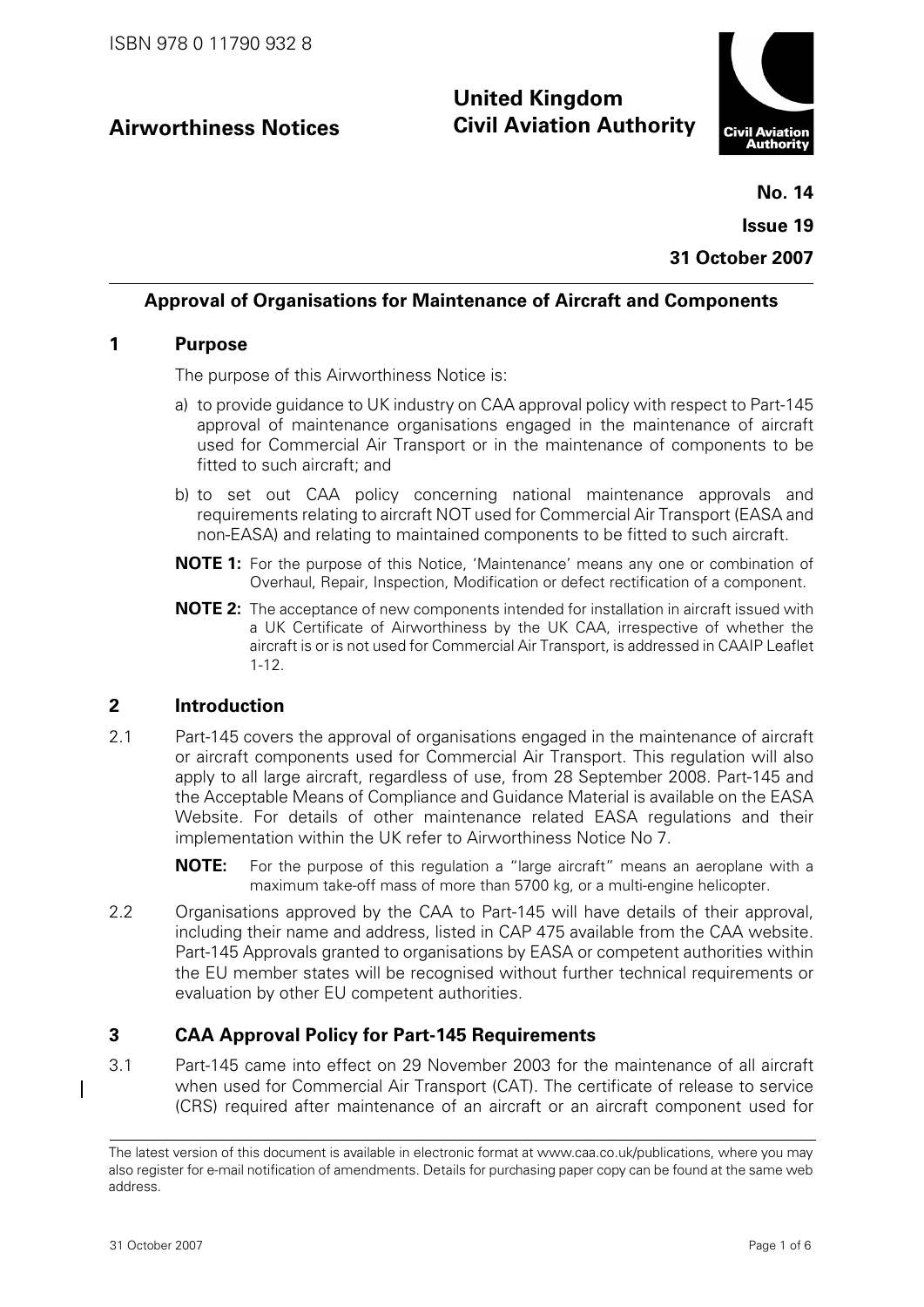$\overline{\phantom{a}}$ 

 $\mathbf l$ 

 $\mathbf I$ 

 $\mathbf I$ 

 $\mathsf{l}$ 

 $\overline{\phantom{a}}$ 

Commercial Air Transport, can only be issued by an organisation appropriately approved in accordance with Part-145 by an EU Member State competent authority or by EASA.

**NOTE:** It is incumbent upon UK organisations placing maintenance work with other approved organisations to confirm the validity of that 'approval' as they can be provisionally suspended for those organisations that do not maintain the required standards. Reference should be made to CAP 475 and EASA lists of approved organisations.

## **4 Certifying Staff**

- 4.1 Organisations applying for Approval under Part-145 for the maintenance of aeroplanes or rotorcraft with a Maximum Take-Off Mass (MTOM) of 5700 kg and above used for Commercial Air Transport will be required to demonstrate to the CAA that they employ, in accordance with the requirements of Part-145.A.30, a sufficient number of appropriately qualified certifying staff who hold:
	- a) Part-66 licences in the appropriate category or sub-category issued by an EU Member State competent authority including where appropriate the relevant aircraft type ratings, or
	- b) Part-66 restricted licences in the appropriate category or sub-category issued by an EU Member State competent authority including where appropriate the relevant aircraft restricted type ratings.
	- **NOTE:** Organisations must ensure that care is taken in determining what training must be undertaken to extend any authorisation held, since even with restricted Part-66 licences, the imposed limitations endorsed by each NAA may differ.
- 4.2 Organisations holding or applying for Approval for the maintenance of Airships must meet the relevant requirements of BCAR Section A, A8-18 and its associated supplements. Certification authorisations will, until such times as appropriate provision for Airship licences has been incorporated into Part-66, be based upon BCAR Section L, Category 'A and C' airship LWTRs. Unless agreed otherwise by the CAA, type training will be required to be conducted by a suitably approved Part-147 organisation.
- 4.3 Organisations holding or applying for Approval under Part-145 or Part M Subpart F for the maintenance of aircraft with an MTOM less than 5700 kg will be required to demonstrate to the CAA that they employ a sufficient number of certifying staff, who hold the appropriate type rated licences issued under BCAR Section L or Part-66, to be authorised to issue certificates of release to service for all required maintenance.
- 4.4 Organisations holding or applying for Approval for the maintenance of aircraft components intended for fitment to aircraft used for Commercial Air Transport, are required to demonstrate to the CAA that they employ sufficient numbers of certifying staff (Part 145.A.30(d)), who are qualified by the organisation to issue an EASA Form 1 (Certificate of Release to Service) on the basis of appropriate competence, training and experience.
	- **NOTES: 1)** If component maintenance is required which is outside the scope of work of a Part-145 'A' rated organisation, it must be Released to Service by an appropriately Part-145 'B', 'C' or 'D' rated organisation. When a Part-145 'B', 'C' or 'D' rated organisation performs maintenance on components fitted to an aircraft during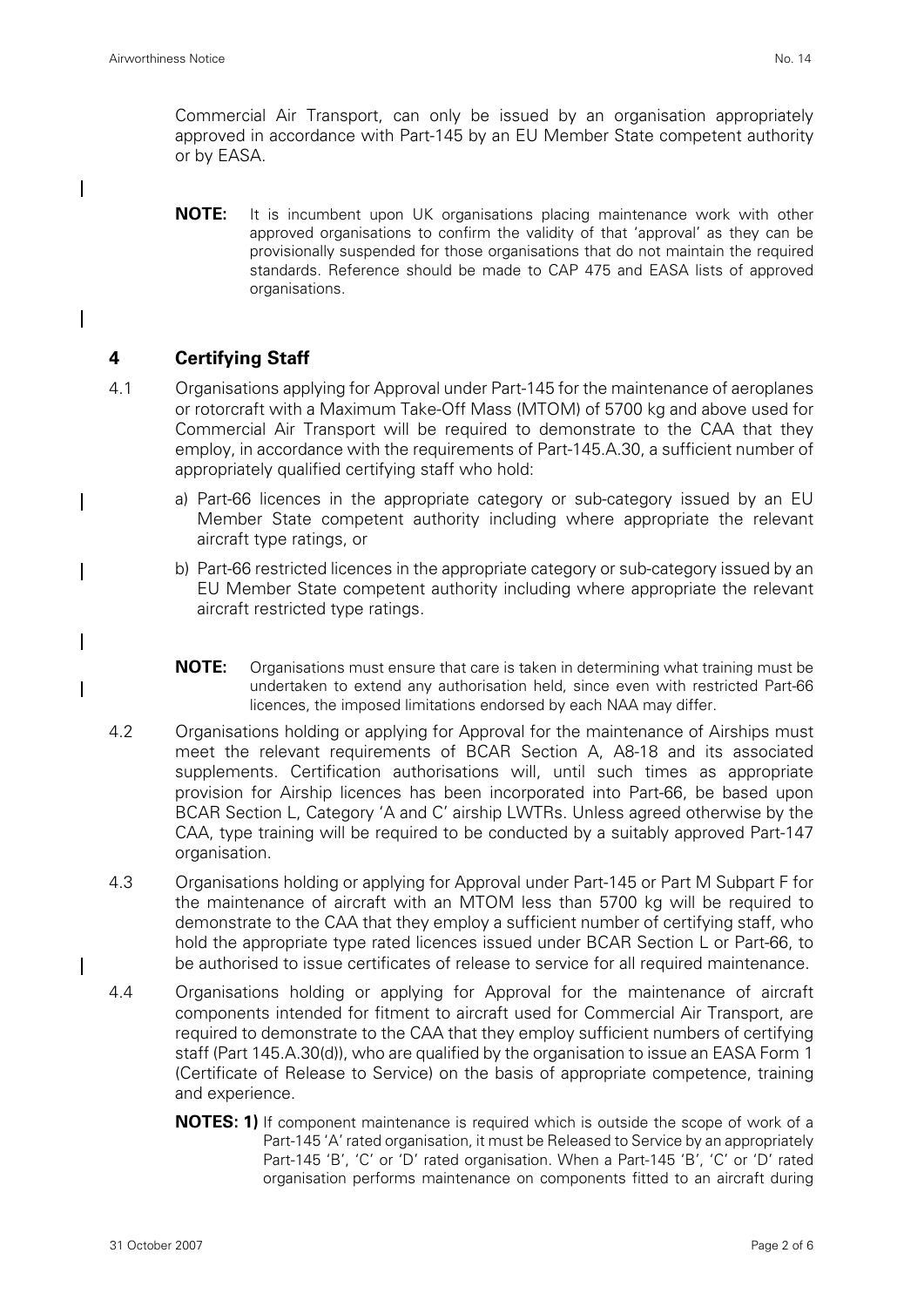I

Base or Line maintenance, the Certificate of Release to Service must be issued on an EASA Form 1 by appropriately authorised component certifying staff. The process for controlling such work on components fitted to aircraft must be in accordance with a procedure contained in the Maintenance Organisation Exposition (MOE).

**2)** It is the intention of EASA to include requirements for qualification standards for certifying staff involved in component maintenance in a future amendment to Part-66.

## **5 CAA Approval Policy for National Requirements**

- 5.1 Until the full implementation of Part 'M' in September 2008 organisations which are solely engaged in the maintenance of aircraft not exceeding 2730 kg Maximum Take-Off Mass which are NOT used for Commercial Air Transport, may continue to be approved, or may apply for the grant or variation of an approval, in accordance with the requirements of BCAR Section A Chapter A8-15. An approval granted under this requirement would be a CAA 'National' approval.
- 5.2 Organisations which are engaged in the maintenance of aircraft exceeding 2730 kg Maximum Take-Off Mass which are NOT used for Commercial Air Transport will be subject to the appropriate BCAR Maintenance Approval Group Requirements under BCAR Chapter A8.
- 5.3 Organisations engaged in the maintenance of components for which there is no intended use for Commercial Air Transport may also apply for Approval in accordance with these Requirements (see 5.1 and 5.2).
- 5.4 Application for changes/variations to existing maintenance approvals granted under BCAR Sub-section A8 will continue to be accepted by the CAA from organisations where Part-145 approval is not necessary.
- 5.5 The CAA has adopted Part-66 as the basis for qualifying Maintenance Certifying Staff working outside of a Part-145 Organisation, replacing current licensing arrangements under BCAR Section L. Where such a licence does not exist for aircraft below 5700 kg the CAA will accept a BCAR Section L Licence. Such provision has already been made for the issue of new licences in respect of aeroplanes and rotorcraft (helicopters). The requirements for BCAR Maintenance Approval Group Requirements under BCAR Chapter A8 will also be reviewed and amended accordingly.

## **6 CAA Approvals**

- 6.1 Organisations which hold Part-145 Approval or an appropriate CAA National Maintenance Approval may continue to be granted these terms of Approval if they meet the appropriate requirements. There are a number of functions which can be covered by a CAA Approval that are not as yet addressed by EASA Requirements. These functions include (but are not limited to) the following:
	- a) To issue Certificates of Maintenance Review in accordance with Article 14 of the Air Navigation Order 2005 (as amended) when required.
	- b) To issue certificates of release to service in accordance with Article 16 of the Air Navigation Order 2005 (as amended) when required.
		- **NOTE:** This Approval relates to the certification of work on aircraft and/or components NOT used for Commercial Air Transport.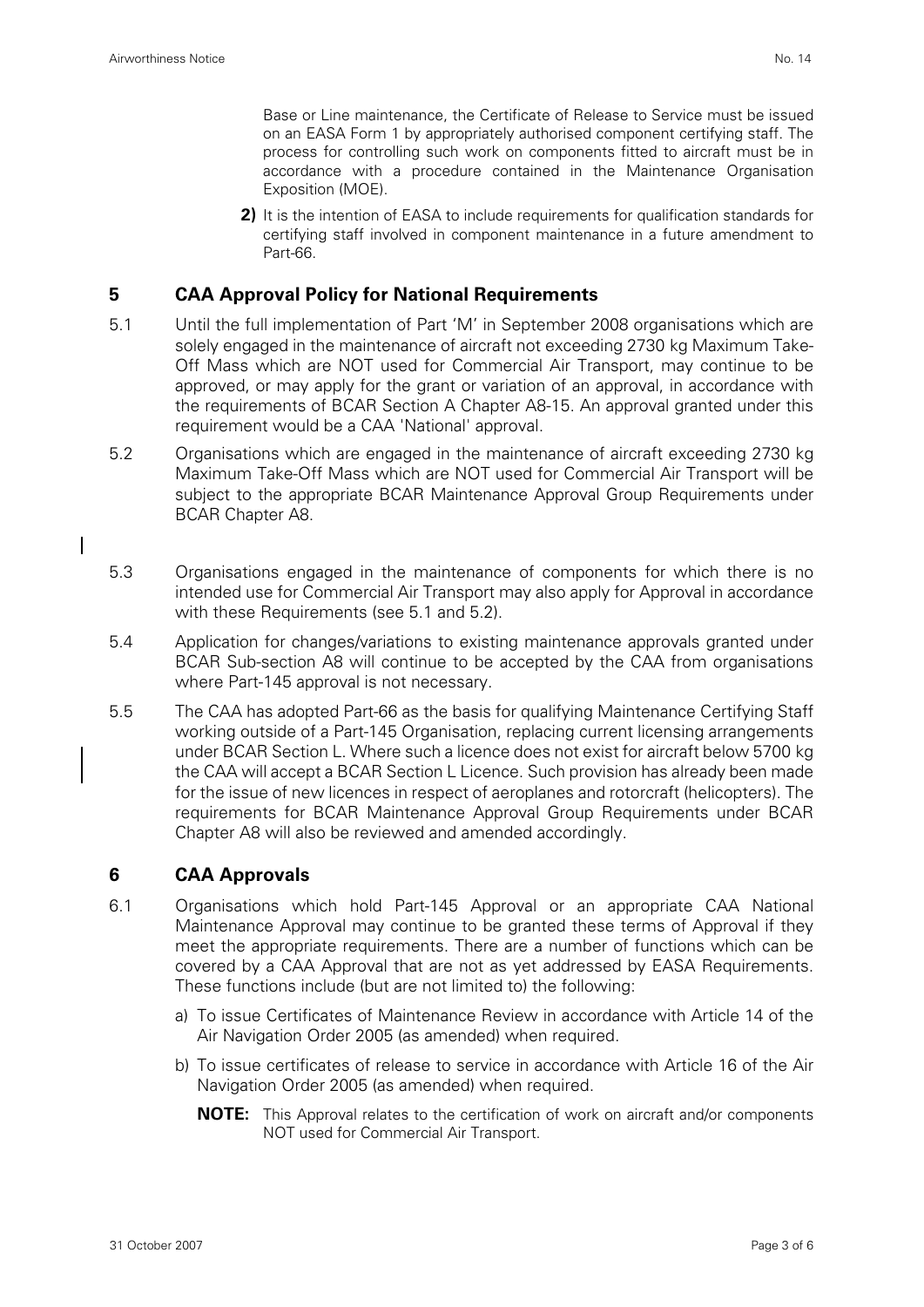- c) To issue Certificates of Fitness for Flight in accordance with the provision of BCAR Chapter A/B 3-8, ('A' Conditions) and to issue a flight release certificate for an EASA Permit to Fly.
- d) To perform Star Inspections in accordance with BCAR A/B 3-4.
- e) To furnish reports to the CAA in accordance with Article 165 of the Air Navigation Order 2005 (as amended) in respect of: Assessments and recommendations for the Renewal of the Certificate of Airworthiness for aircraft as defined in the Maintenance Organisation Exposition, as Approved in accordance with BCAR A8-15, or as Approved in accordance with BCAR A8-3.
- f) To amend Maintenance, Overhaul, Repair Manuals and Wiring Diagrams in accordance with BCAR A/B 5-3.
- g) Control of Welders Approvals.

#### **7 Maintenance of EASA Aircraft – Non Commercial Air Transport**

- 7.1 Aircraft which are not being used for the purposes of Commercial Air Transport may continue to be maintained by organisations approved by the CAA for the purpose or by appropriately licensed aircraft maintenance engineers in accordance with the privileges accorded to the licence holder (see Airworthiness Notice No. 3 and 10) until 28 September 2008.
	- **NOTE:** It is acceptable to use a UK CAA issued Part-66 licence which is appropriately type rated to certify for UK registered aircraft which are NOT used for commercial air transport and outside of a Part-145 organisation where, so permitted, by the licence and Airworthiness Notice No. 3.
- 7.2 An organisation currently approved to **BCAR Chapter A8-15** whose activities are limited to C of A renewal recommendations and maintenance of aircraft NOT used for Commercial Air Transport may continue to be approved in accordance with BCAR Chapter A8-15 until 28 September 2008.
- 7.3 Aircraft on the UK Register, which are NOT used for Commercial Air Transport, may have components fitted, which have been released to service in accordance with Part-145 or Part M Subpart F.
- 7.4 The person issuing the certificate of release to service for the fitting of a component to an aircraft on the UK register is responsible for ensuring that the records of that component are sufficient to enable its maintenance and operating history to be established, including the embodiment of modifications and mandatory ADs, service life used etc.

#### **8 Maintenance of EASA Aircraft when changing from any Non Commercial Operation (non-CAT) to Commercial Air Transport Operation (CAT)**

- 8.1 Aircraft maintained in accordance with paragraph 7.1 will require release to service by an appropriately approved Part-145 organisation, prior to the aircraft being used for Commercial Air Transport. The release to service may, for example, be in accordance with the alignment check required to transfer the aircraft from the current aircraft maintenance programme to the Commercial Air Transport operator's CAA approved maintenance programme.
	- **NOTES: 1)** For aircraft of 2730 kg and below, the maintenance checks for this alignment shall be at minimum, but not limited to, a 100 hour check for helicopters or a 150 hour check for aeroplanes in accordance with the LAMS or the approved alternative CAA approved maintenance schedule.

 $\mathbf l$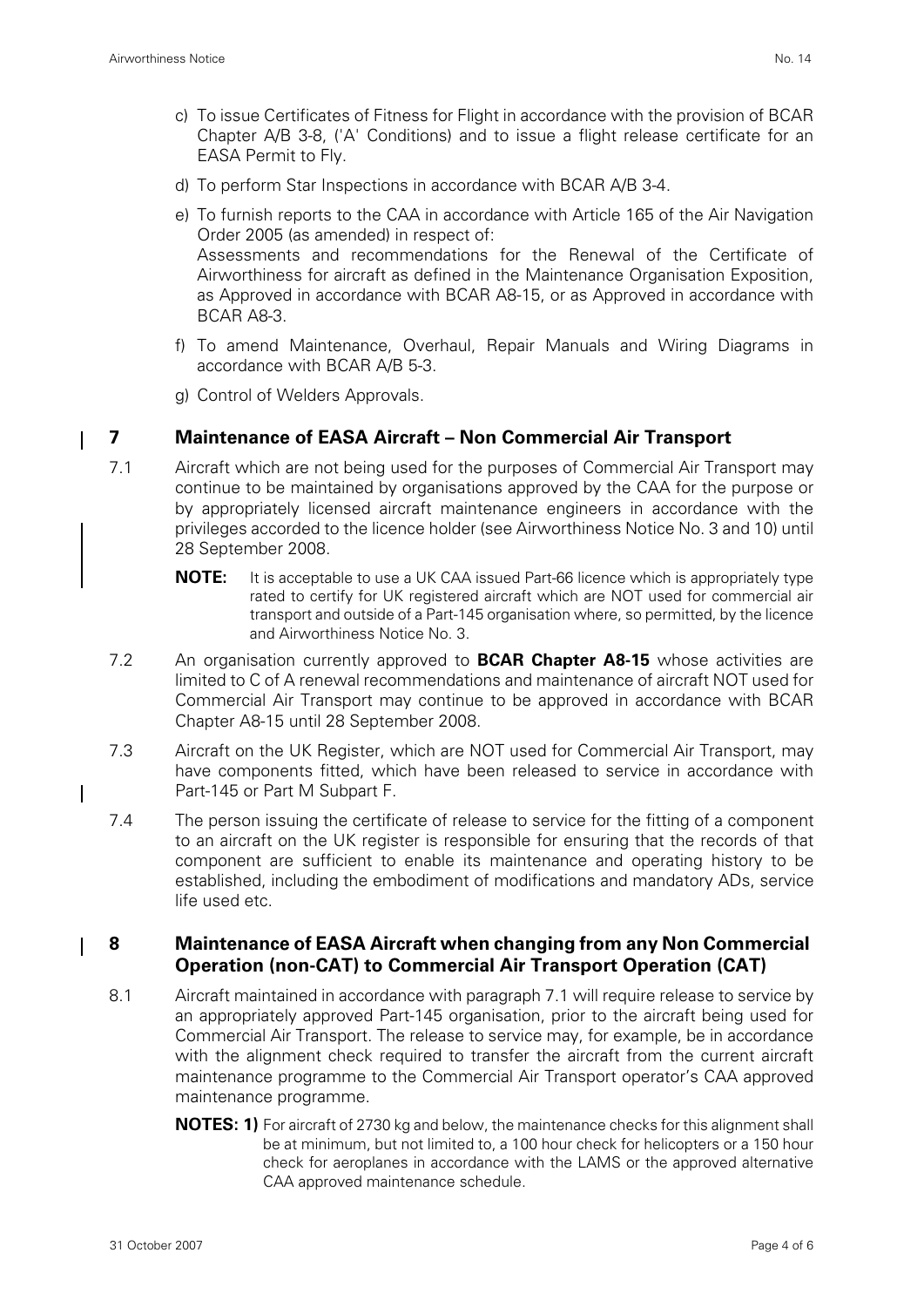- **2)** For aircraft above 2730 kg the Maintenance Check content for alignment shall be agreed by the CAA to be of sufficient depth to provide a satisfactory level of assurance of airworthiness.
- **3)** A Part-145.A.50 CRS will be issued on completion of an alignment check as required above.
- **4)** Operators of aircraft that may transfer between CAT and non-CAT operations must ensure that all aircraft and component maintenance is released by an appropriately approved Part-145 organisation, or accept the need for assessment and re-certification as necessary by a Part-145 organisation before commercial operations are commenced.
- 8.2 Components (including engines and equipment) that have been overhauled or maintained in accordance with paragraph 9.1 or 9.2 will require assessment by a Part-145 approved organisation prior to the aircraft to which these components are fitted being used for the purposes of Commercial Air Transport.

## **9 Maintenance of Components (including Engines, Propellers, APUs and Equipment) – Excluding Commercial Air Transport and large aircraft – EASA Aircraft**

- **NOTE:** 'Large Aircraft' means an aircraft classified as an aeroplane with a maximum takeoff mass of more than 5700 kg or a multi-engined helicopter.
- 9.1 Components (including engines and equipment) that are intended for fitment to aircraft not used for the purpose of Commercial Air Transport may continue to be released to service by organisations approved by the CAA for the purpose under Part M Subpart F, BCARs, or by appropriately licensed aircraft maintenance engineers.
- 9.2 Maintained components that are intended for fitment to UK registered aircraft not used for the purpose of Commercial Air Transport may continue to be released to service by organisations outside of the UK, (including the United States of America and Canada), provided that they are:
	- a) the manufacturer of that component or aircraft, or
	- b) under the control of the aircraft or engine or propeller Type Certificate holder or are authorised by the Type Certificate holder's National Aviation Authority for the particular purpose, at the time that the component was released to service.
- 9.3 Components (including engines and equipment) that are intended for fitment to aircraft not used for Commercial Air Transport may be released to service by an organisation approved in accordance with Part-145 for that aircraft or component.
- 9.4 When components are fitted to an aircraft with a Certificate of Airworthiness not used for Commercial Air Transport, and in accordance with paragraphs 9.1 or 9.2 above, the required records, (e.g. aircraft, engine log books) must be endorsed with the following:

#### **'This component has not been maintained in accordance with Part-145 and as such, may not be fitted to an aircraft used for the purposes of Commercial Air Transport until/unless released to service by an appropriately approved Part-145 organisation.'**

9.5 Prior to 28 September 2008 where it is intended to fit used components which have been maintained in a state other than the United Kingdom to an aircraft, in accordance with this Airworthiness Notice, the component shall be accompanied by an appropriate release certificate from the state of export following maintenance in that state and prior to fitting to the UK registered aircraft. For Class 1 components (engines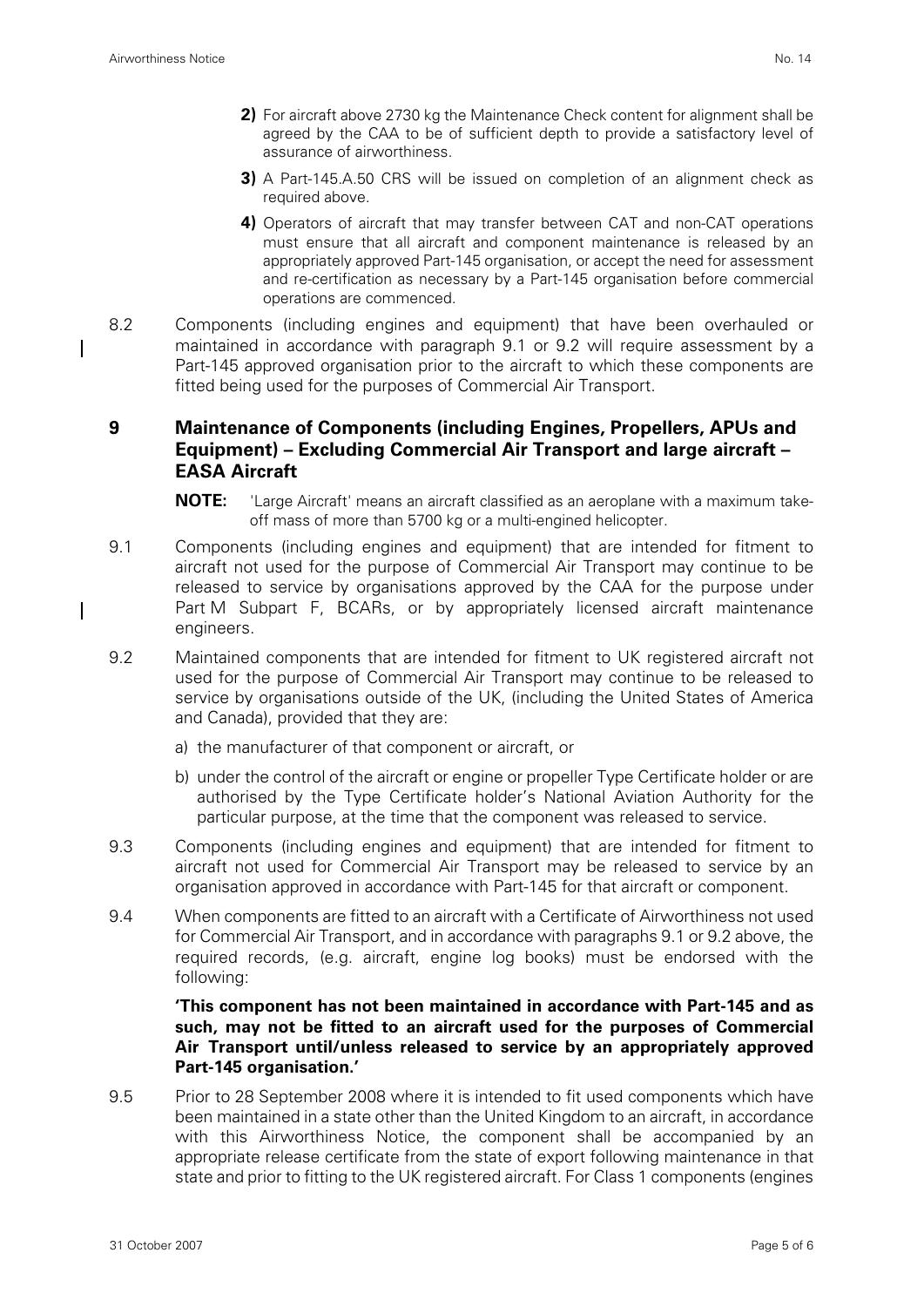I

 $\mathbf l$ 

 $\mathbf l$ 

and propellers) an export statement is required (e.g. from the USA, a Form 8130-4 for Class 1 components and Form 8130-3 for all other used components).

After 28 September 2008 all used components fitted to UK-registered aircraft must be in compliance with Part M Subpart E, M.A.501.

## **10 Maintenance of Components (Including Engines, Propellers, APUs and Equipment) - Non-EASA Aircraft**

10.1 Components (including engines, propellers, APUs and equipment) that are intended for fitment to non-EASA aircraft as defined in EC Regulation 1592/2002 Articles 1(2) and 4(2) (the current list may be found in CAP 747 Mandatory Requirements for Airworthiness, Section 1, Part 2) may be released to service by an organisation approved in accordance with BCAR Section A8 and holding the rating for that aircraft or component.

## **11 Bilateral Aviation Safety Agreement (BASA)**

A full listing of EASA Part-145 approved maintenance organisations in the USA and Canada is available on the EASA website.

#### **12 Charges**

Full details of the charges associated with CAA approval are prescribed in the Official Record Series 5, which is available on the CAA web site at www.caa.co.uk, under the heading of Publications.

## **13 Application**

Enquiries regarding the grant of a Part-145 approval, Part M Subpart F approval or a CAA Maintenance Approval to National requirements should be made in writing to the Safety Regulation Group, Aviation House, Gatwick Airport South, West Sussex RH6 0YR, marked for the attention of the Applications and Approvals Department. Further information will then be supplied, including an application form. Applications for Part-145 approval from organisations outside the EU territories should be made directly to EASA.

## **14 Cancellation**

This Notice cancels Airworthiness Notice No. 14 Issue 18, dated 28 March 2007, which should be destroyed.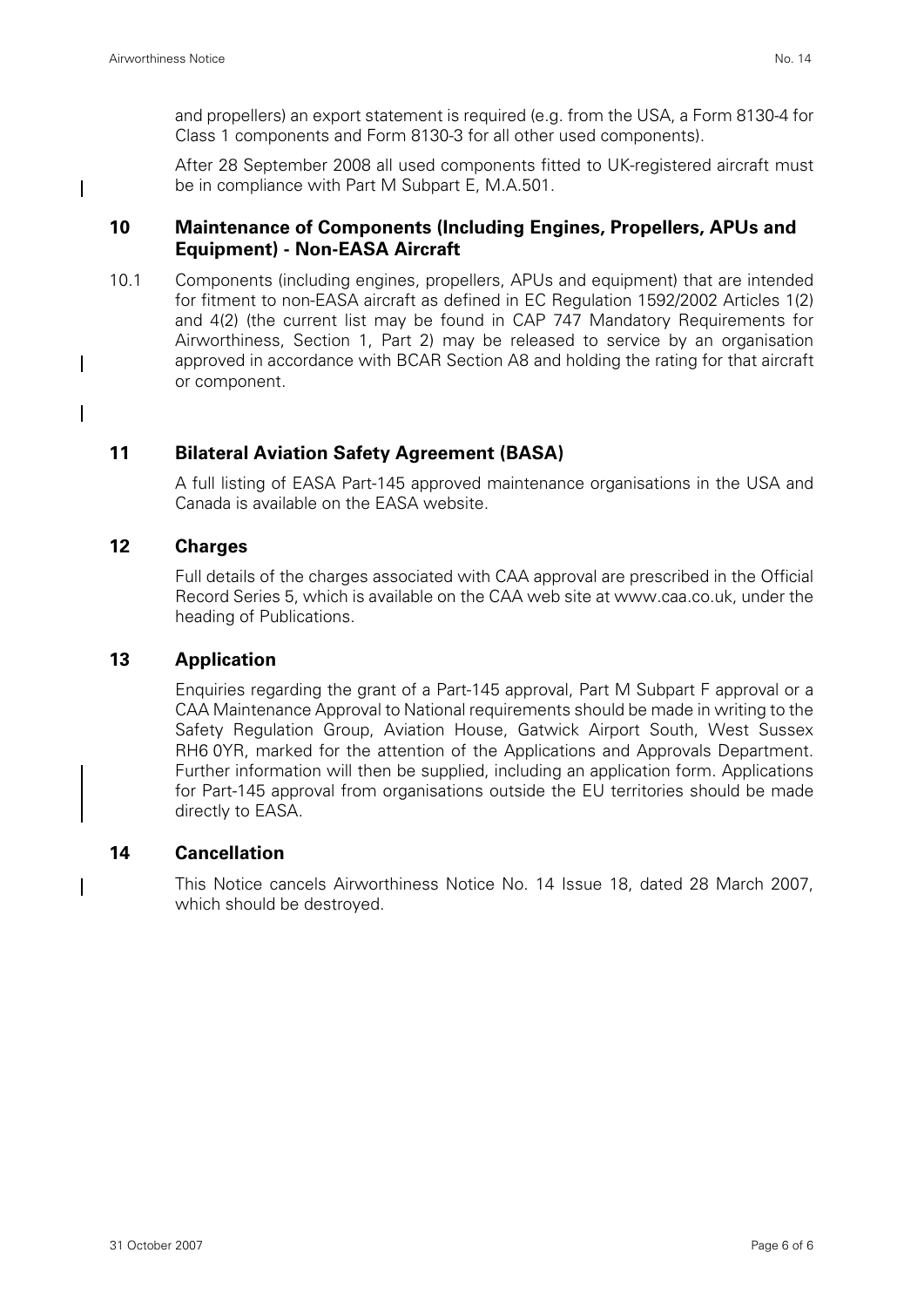## **Airworthiness Notice No. 14, Appendix 4**

*Issue 2 31 October 2007*

## **Subcontracting to Non-Approved Organisations**

#### **1 General**

I

- 1.1 The UK CAA has from the 28 September 2005 cancelled the approval of those organisations approved in accordance with BCAR in the following categories: A8-1, A8-2, A8-4, A8-5, A8-6, A8-7, A8-9, A8-16 and A8-19, unless involved with the design or manufacture of non-EASA aircraft.
	- **NOTE:** Non-EASA aircraft are those aircraft not included as an EASA aircraft for the following reasons:
		- a) identified within Annex II of EC Regulation 1592/2002;
		- b) excluded by Article 1, paragraph 2 of EC Regulation 1592/2002;
		- c) currently excluded by Article 2, paragraph 3 (c) of EC Regulation 1702/2003.

As approvals A8-5 and A8-6 have a considerable impact on aircraft maintenance and continuing airworthiness, paragraphs 2 and 3 of this appendix are raised to provide guidance on the subcontracting of these activities.

- 1.2 In order to issue a Part 145.A.50 Certificate of Release to Service of an aircraft component used in Commercial Air Transport, an organisation must meet one of the following criteria:
	- a) an organisation is approved in accordance with Part-145;
	- b) an organisation is contracted to another appropriately approved Part-145 organisation; or
	- c) an organisation is working under the quality system of an appropriately approved Part-145 organisation (AMC 145.A.75 (b)) - this arrangement is known as "subcontracting".

## **2 Introduction**

- 2.1 Part 145.A.75 (b) permits an organisation that is **not** appropriately approved in accordance with Part-145 to carry out certain maintenance tasks whilst working under the quality system of an approved Part-145 organisation - this is commonly referred to as subcontracting.
- 2.2 Part-145 organisations frequently need to subcontract certain specialised maintenance tasks such as: plating, heat treatment, plasma spray, fire testing, etc. without the need for the subcontractor to be directly approved in accordance with Part-145.
- 2.3 The UK CAA will accept a United Kingdom Accreditation Service accredited laboratory certificate where applicable for specialised maintenance tasks such as: heat treatment, fire testing, etc.
- 2.4 When maintenance is carried out under a subcontract control system it means that for the duration of such maintenance the Part-145 approval has been temporarily extended to include the subcontractor and requires the quality audit staff to ensure the Part-145 requirements are satisfied.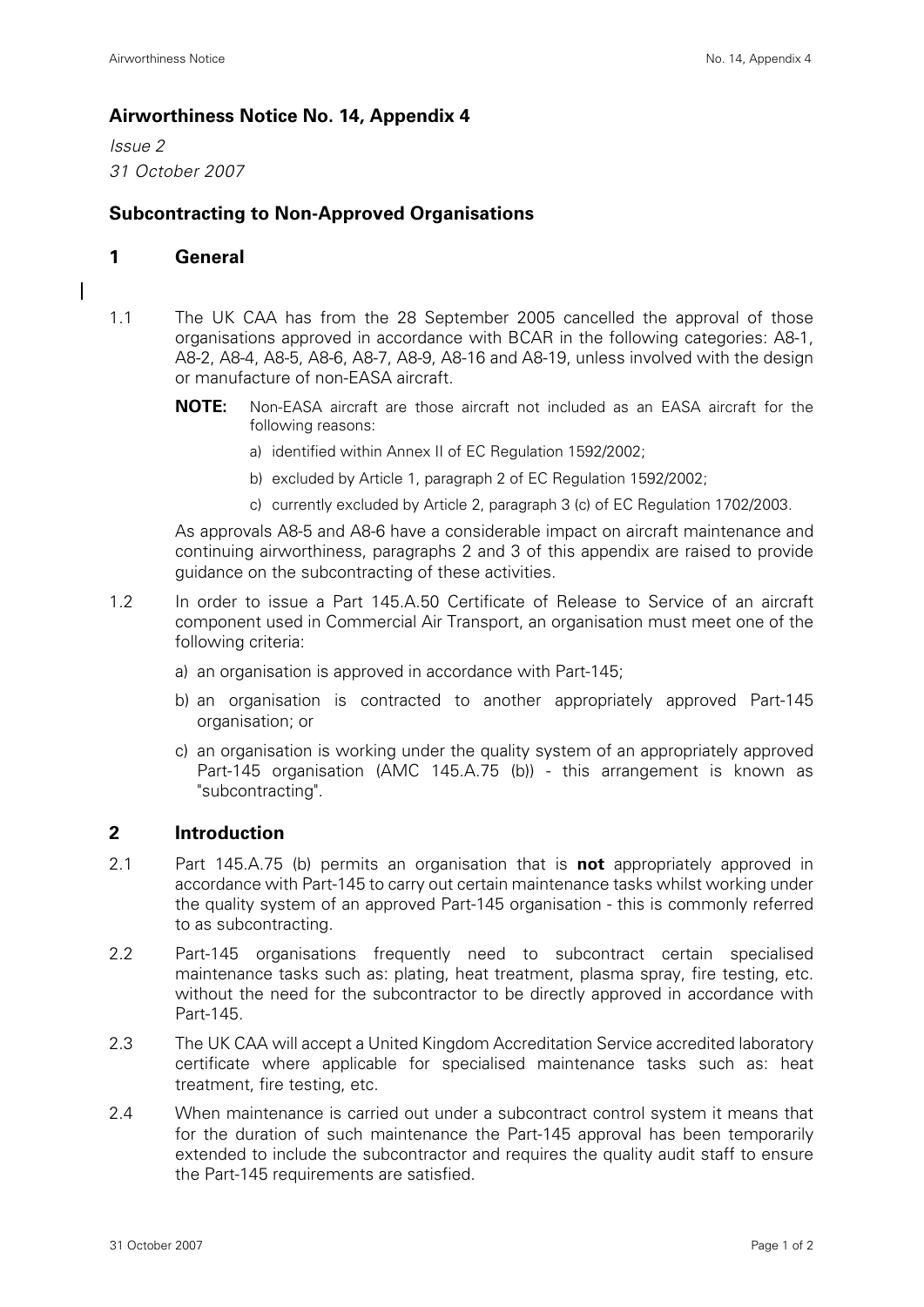- 2.5 The Part-145 approved organisation should have the necessary competence, expertise and procedures to allow it to determine that the subcontractor is able to comply with the particular process/standard identified in the contract.
- 2.6 The contract between the Part-145 approved organisation and the unapproved subcontractor should contain a provision for the competent authority and EASA standardisation team staff to have right of access to the subcontractor.

#### **3 Procedure for Acceptance of Work from Non-approved Organisations**

- 3.1 When subcontracting work to a non-approved organisation, the Part-145 organisation's procedures must make the following provisions:
	- a) the pre-audit procedure should ensure that the subcontracted company has a valid national accreditation where applicable, acceptable to the CAA (i.e. United Kingdom Accreditation Service);
	- b) the Part-145 approved organisation should ensure the subcontractor providing the specialised service is listed in their Maintenance Organisation Exposition;
	- c) subcontracted process work acceptance should be fully described in the Part-145 approved organisation's procedures including the acceptance of the format for the release of the contracted work;
	- d) the subcontract control procedure will need to ensure the national accreditation, where applicable, remains valid and appropriate for the contract required;
	- e) the Part-145 quality audit staff will need to audit their subcontract control section and sample audit the subcontractors when appropriate, as part of the quality programme;
	- f) the depth of the audit should be reflected in the accreditation, if any, held by the unapproved organisation;
	- g) the subcontracted control procedure will need to ensure the UKAS or applicable approval remains valid and appropriate for the contract required;
	- h) the Certificate of Release to Service/EASA Form 1 for the release of the task or process will always be issued under the Part-145 approved maintenance organisation approval reference;
	- i) the Certificate of Release to Service may be issued either at the subcontractor or at the organisation facility, by staff issued with a certification authorisation in accordance with 145.A.30 as appropriate, by the organisation approved under Part-145; and
	- j) such staff would normally come from the organisation approved under Part-145 but may otherwise be a person from the subcontractor who meets the approved maintenance organisation certifying standard, which is itself approved by the competent authority via the maintenance exposition.
- 3.2 When listing a non-approved organisation as a subcontractor the appropriate national accreditation status must be identified.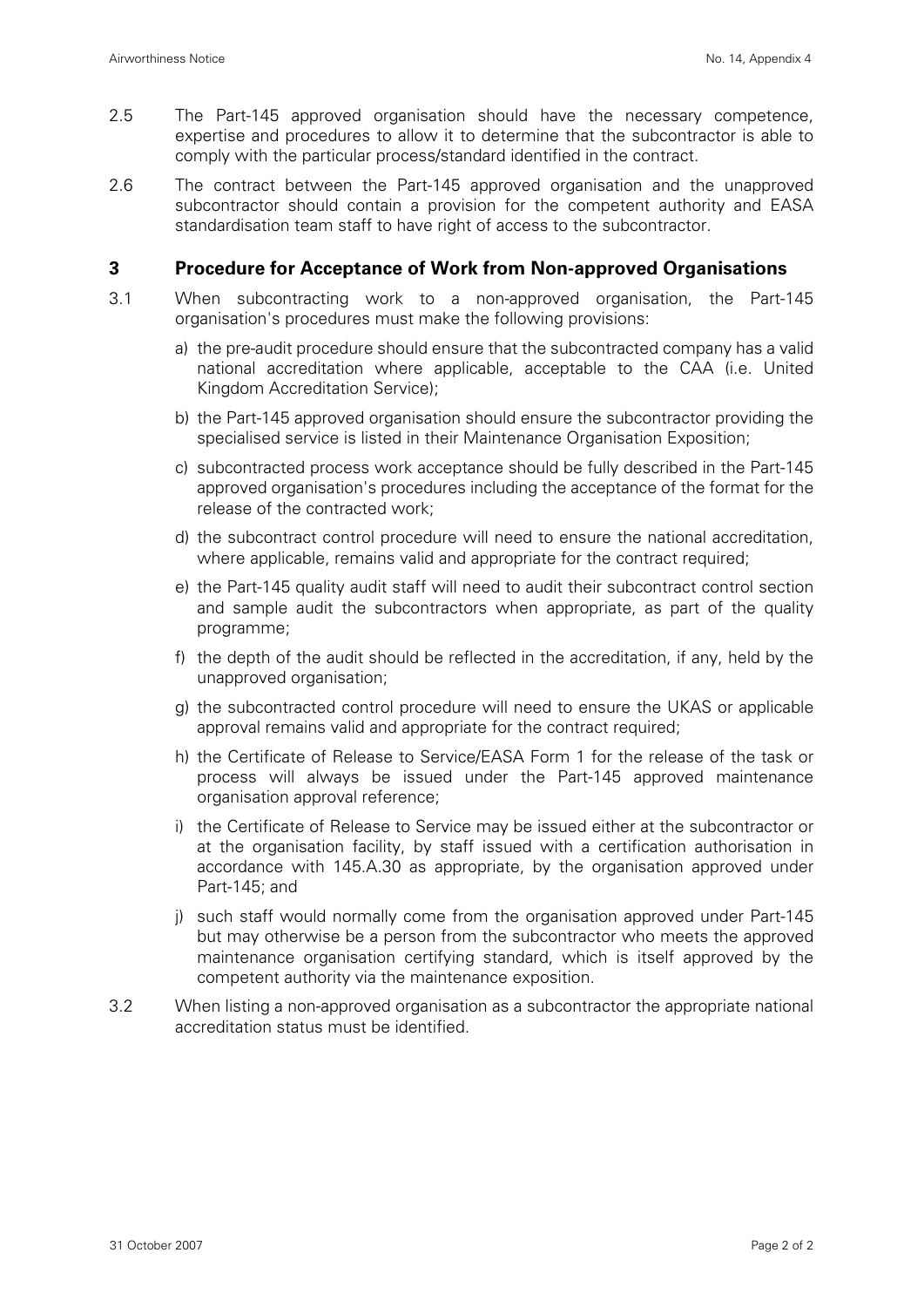## **Airworthiness Notice No. 14, Appendix 5**

*Issue 3 31 October 2007*

## **Acceptable Data for use by Part-145 Organisations**

#### **1 General**

1.1 The UK CAA frequently receives questions from maintenance organisations asking what data is approved and acceptable for Part-145 organisations to use when implementing repairs. There seems to be a lack of definition in the current regulations as to what exactly is required, in terms of data, paperwork and approval status, especially for repair data coming from outside the EU. In order to assist, we have put guidance material together for UK industry that we hope will provide some clarity on this issue.

## **2 Introduction**

- 2.1 Currently EASA will accept the design approval of repair data in one of the following ways:
	- a) By being accepted by any EU member state prior to 28 September 2003;
	- b) Under Part-21 Subpart M;
	- c) Under a Decision issued by EASA.
- 2.2 Repair approval under a) and b) are believed to be well understood, but there may remain some confusion over c).
- 2.3 In December 2004, EASA issued Decisions 2004/02/CF, 2004/03/CF and 2004/04/CF (see www.easa.europa.eu/home/agendecs\_en.html) that allow for the acceptance of repair designs for products where the USA, Canada or Brazil is the State of Design. This acceptance was based upon the repairs being approved under those national systems. How those systems work and what is and what is not acceptable under those systems may not be clear to the majority of maintenance organisations who may wish to make use of these Decisions.

## **3 Acceptable Data**

- 3.1 In order to prevent Maintenance Organisations either using data that is not approved under those systems or demanding more than is required, it is recommended that organisations take the following actions:
	- a) For the acceptance of minor repair data from an organisation under the oversight of the National Aviation Authorities of USA, Canada and Brazil, it is recommended that maintenance organisations obtain confirmation that:
		- the repair design is provided by persons suitably regulated under the National Authority's system (see Note for examples for the USA's system);
		- the repair has clearly been classified as minor or non-major;
		- the repair has been developed from data acceptable to the National Aviation Authority.
	- b) For the acceptance of major repair data from an organisation under the oversight of the National Aviation Authority of USA, Canada and Brazil, maintenance organisations should ensure that the repair has received the approval of the